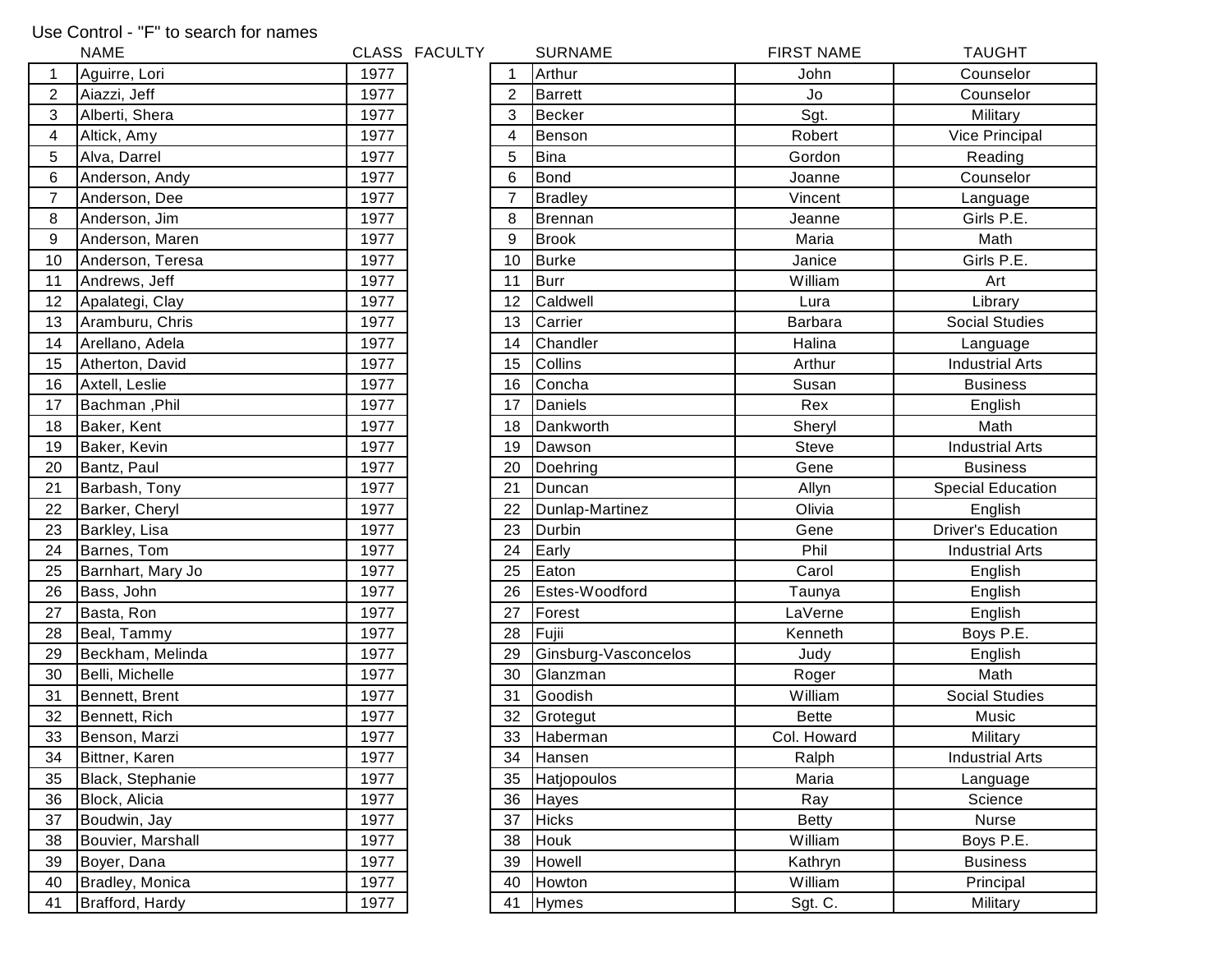| 42 | Brandt, Terri                  | 1977 |
|----|--------------------------------|------|
| 43 | Bratcher, Dana                 | 1977 |
| 44 | Brooks, Gayle                  | 1977 |
| 45 | Brophy, Sue                    | 1977 |
| 46 | Brown, Laura                   | 1977 |
| 47 | Browning, Brent                | 1977 |
| 48 | Burkholder, Vinton             | 1977 |
| 49 | Burns, Jill                    | 1977 |
| 50 | Calhoun, Steve                 | 1977 |
| 51 | Callahan, Mike                 | 1977 |
| 52 | Campbell, Lynn                 | 1977 |
| 53 | Carr, Linda                    | 1977 |
| 54 | Carvin, Diane                  | 1977 |
| 55 | Casazza, Kathy                 | 1977 |
| 56 | Chapman, Laurie                | 1977 |
| 57 | Chase, Carol                   | 1977 |
| 58 | Chaves, Walter                 | 1977 |
| 59 | Chessher, Jane                 | 1977 |
| 60 | Christy, Dawn                  | 1977 |
| 61 | Cimino, Donna                  | 1977 |
| 62 | Claudianos, Pete               | 1977 |
| 63 | Clifford, Ernest               | 1977 |
| 64 | Clifton, Dori                  | 1977 |
| 65 | Condron, Chuck                 | 1977 |
| 66 | Corrao, Mark                   | 1977 |
| 67 | Cox, Donna                     | 1977 |
| 68 | Craig, Gary                    | 1977 |
| 69 | Crum, Mary Beth                | 1977 |
| 70 | Dalton, Renee                  | 1977 |
| 71 | Davidson, Julie                | 1977 |
| 72 | Deal, Kerry                    | 1977 |
| 73 | Dearmen, Pat                   | 1977 |
| 74 | Delano, Doug                   | 1977 |
| 75 | Dell, Holly                    | 1977 |
| 76 | Dell, Paul                     | 1977 |
| 77 | Dendary, Jean                  | 1977 |
| 78 | DePaoli, Diane                 | 1977 |
| 79 | Deppery, Ina-Lee               | 1977 |
| 80 | Detering, Brad                 | 1977 |
| 81 | Dettling, Joe                  | 1977 |
| 82 | Devencenzi, Mark               | 1977 |
| 83 | Devine, Mike                   | 1977 |
| 84 | Dichiara, David Michael - 2001 | 1977 |
| 85 | Diflo, Danielle                | 1977 |

| Brandt, Terri                  | 1977                                         |  | Irvine                                                                                                                                                                                                                                                               | Michael                                                                                                                                                                                                                                                                                                                                                                                                                      | Library                   |
|--------------------------------|----------------------------------------------|--|----------------------------------------------------------------------------------------------------------------------------------------------------------------------------------------------------------------------------------------------------------------------|------------------------------------------------------------------------------------------------------------------------------------------------------------------------------------------------------------------------------------------------------------------------------------------------------------------------------------------------------------------------------------------------------------------------------|---------------------------|
|                                | 1977                                         |  |                                                                                                                                                                                                                                                                      | Susan                                                                                                                                                                                                                                                                                                                                                                                                                        | Art                       |
| Brooks, Gayle                  | 1977                                         |  |                                                                                                                                                                                                                                                                      | Kenneth                                                                                                                                                                                                                                                                                                                                                                                                                      | <b>Industrial Arts</b>    |
| Brophy, Sue                    | 1977                                         |  | Johnson                                                                                                                                                                                                                                                              | Paula                                                                                                                                                                                                                                                                                                                                                                                                                        | English                   |
| Brown, Laura                   | 1977                                         |  |                                                                                                                                                                                                                                                                      | Ted                                                                                                                                                                                                                                                                                                                                                                                                                          | Math                      |
| Browning, Brent                | 1977                                         |  |                                                                                                                                                                                                                                                                      | Dorothy                                                                                                                                                                                                                                                                                                                                                                                                                      | Girls P.E.                |
| Burkholder, Vinton             | 1977                                         |  |                                                                                                                                                                                                                                                                      | Wint                                                                                                                                                                                                                                                                                                                                                                                                                         | <b>Business</b>           |
| Burns, Jill                    | 1977                                         |  |                                                                                                                                                                                                                                                                      | Gerald                                                                                                                                                                                                                                                                                                                                                                                                                       | <b>Industrial Arts</b>    |
| Calhoun, Steve                 | 1977                                         |  | Lindquist                                                                                                                                                                                                                                                            | Roy                                                                                                                                                                                                                                                                                                                                                                                                                          | Language                  |
| Callahan, Mike                 | 1977                                         |  | Longobardo                                                                                                                                                                                                                                                           | Leo                                                                                                                                                                                                                                                                                                                                                                                                                          | <b>Driver's Education</b> |
| Campbell, Lynn                 | 1977                                         |  |                                                                                                                                                                                                                                                                      | Claude                                                                                                                                                                                                                                                                                                                                                                                                                       | Science                   |
| Carr, Linda                    | 1977                                         |  |                                                                                                                                                                                                                                                                      | Everett                                                                                                                                                                                                                                                                                                                                                                                                                      | <b>Special Education</b>  |
| Carvin, Diane                  | 1977                                         |  |                                                                                                                                                                                                                                                                      | Phinnie                                                                                                                                                                                                                                                                                                                                                                                                                      | Boys P.E.                 |
| Casazza, Kathy                 | 1977                                         |  |                                                                                                                                                                                                                                                                      | John                                                                                                                                                                                                                                                                                                                                                                                                                         | Science                   |
| Chapman, Laurie                | 1977                                         |  |                                                                                                                                                                                                                                                                      | Barbara                                                                                                                                                                                                                                                                                                                                                                                                                      | Music                     |
| Chase, Carol                   | 1977                                         |  |                                                                                                                                                                                                                                                                      | John                                                                                                                                                                                                                                                                                                                                                                                                                         | <b>Social Studies</b>     |
| Chaves, Walter                 | 1977                                         |  |                                                                                                                                                                                                                                                                      | Russell                                                                                                                                                                                                                                                                                                                                                                                                                      | Vice Principal            |
| Chessher, Jane                 | 1977                                         |  |                                                                                                                                                                                                                                                                      | Marge                                                                                                                                                                                                                                                                                                                                                                                                                        | <b>Business</b>           |
| Christy, Dawn                  | 1977                                         |  |                                                                                                                                                                                                                                                                      | Frederick                                                                                                                                                                                                                                                                                                                                                                                                                    | <b>Social Studies</b>     |
| Cimino, Donna                  | 1977                                         |  |                                                                                                                                                                                                                                                                      | Sgt,                                                                                                                                                                                                                                                                                                                                                                                                                         | Military                  |
| Claudianos, Pete               | 1977                                         |  |                                                                                                                                                                                                                                                                      | Jacqueline                                                                                                                                                                                                                                                                                                                                                                                                                   | English                   |
| Clifford, Ernest               | 1977                                         |  |                                                                                                                                                                                                                                                                      | William                                                                                                                                                                                                                                                                                                                                                                                                                      | <b>Industrial Arts</b>    |
| Clifton, Dori                  | 1977                                         |  |                                                                                                                                                                                                                                                                      | Jim                                                                                                                                                                                                                                                                                                                                                                                                                          | <b>Social Studies</b>     |
| Condron, Chuck                 | 1977                                         |  |                                                                                                                                                                                                                                                                      | Gene                                                                                                                                                                                                                                                                                                                                                                                                                         | Science                   |
| Corrao, Mark                   | 1977                                         |  |                                                                                                                                                                                                                                                                      | Carol                                                                                                                                                                                                                                                                                                                                                                                                                        | Language                  |
| Cox, Donna                     | 1977                                         |  |                                                                                                                                                                                                                                                                      | Margaret                                                                                                                                                                                                                                                                                                                                                                                                                     | English                   |
|                                | 1977                                         |  |                                                                                                                                                                                                                                                                      | Jack{John}                                                                                                                                                                                                                                                                                                                                                                                                                   | Music                     |
| Crum, Mary Beth                | 1977                                         |  |                                                                                                                                                                                                                                                                      | George                                                                                                                                                                                                                                                                                                                                                                                                                       | Science                   |
| Dalton, Renee                  | 1977                                         |  |                                                                                                                                                                                                                                                                      | Tom                                                                                                                                                                                                                                                                                                                                                                                                                          | <b>Social Studies</b>     |
| Davidson, Julie                | 1977                                         |  |                                                                                                                                                                                                                                                                      | Ida                                                                                                                                                                                                                                                                                                                                                                                                                          | Language                  |
| Deal, Kerry                    | 1977                                         |  |                                                                                                                                                                                                                                                                      | Georgia                                                                                                                                                                                                                                                                                                                                                                                                                      | Art                       |
| Dearmen, Pat                   | 1977                                         |  |                                                                                                                                                                                                                                                                      | James                                                                                                                                                                                                                                                                                                                                                                                                                        | Vice Principal            |
| Delano, Doug                   | 1977                                         |  |                                                                                                                                                                                                                                                                      | Jean                                                                                                                                                                                                                                                                                                                                                                                                                         | English                   |
|                                | 1977                                         |  |                                                                                                                                                                                                                                                                      | Sgt. Robert                                                                                                                                                                                                                                                                                                                                                                                                                  | Military                  |
| Dell, Paul                     | 1977                                         |  |                                                                                                                                                                                                                                                                      | Clyde                                                                                                                                                                                                                                                                                                                                                                                                                        | Science                   |
| Dendary, Jean                  | 1977                                         |  |                                                                                                                                                                                                                                                                      | Doris                                                                                                                                                                                                                                                                                                                                                                                                                        | Home Economics            |
| DePaoli, Diane                 | 1977                                         |  |                                                                                                                                                                                                                                                                      | Thomas                                                                                                                                                                                                                                                                                                                                                                                                                       | <b>Athletic Director</b>  |
| Deppery, Ina-Lee               | 1977                                         |  |                                                                                                                                                                                                                                                                      | Margarita                                                                                                                                                                                                                                                                                                                                                                                                                    | Language                  |
| Detering, Brad                 | 1977                                         |  |                                                                                                                                                                                                                                                                      | Gene                                                                                                                                                                                                                                                                                                                                                                                                                         | Boys P.E.                 |
| Dettling, Joe                  | 1977                                         |  |                                                                                                                                                                                                                                                                      | Mel                                                                                                                                                                                                                                                                                                                                                                                                                          | English                   |
| Devencenzi, Mark               | 1977                                         |  |                                                                                                                                                                                                                                                                      | Simon                                                                                                                                                                                                                                                                                                                                                                                                                        | Science                   |
| Devine, Mike                   | 1977                                         |  |                                                                                                                                                                                                                                                                      | Ann                                                                                                                                                                                                                                                                                                                                                                                                                          | Counselor                 |
| Dichiara, David Michael - 2001 | 1977                                         |  |                                                                                                                                                                                                                                                                      | Rosemary                                                                                                                                                                                                                                                                                                                                                                                                                     | Home Economics            |
| Diflo, Danielle                | 1977                                         |  |                                                                                                                                                                                                                                                                      | Carol                                                                                                                                                                                                                                                                                                                                                                                                                        | Girls P.E.                |
|                                | Bratcher, Dana<br>Craig, Gary<br>Dell, Holly |  | 42<br>43<br>44<br>45<br>46<br>47<br>48<br>49<br>50<br>51<br>52<br>53<br>54<br>55<br>56<br>57<br>58<br>59<br>60<br>61<br>62<br>63<br>64<br>65<br>66<br>67<br>68<br>69<br>70<br>71<br>72<br>73<br>74<br>75<br>76<br>77<br>78<br>79<br>80<br>81<br>82<br>83<br>84<br>85 | Jaycox<br>Johnson<br>Kallman<br>Kalmeyer<br>King<br>Krall<br>Mabry<br>Marble<br>Marsh<br>Martin<br>Mason<br>Mayeroff<br>McOmber<br>Meyers<br>Miller<br>Miller<br>Moore<br>Morlang<br>Morrison<br>Mortara<br>Mueller<br>Muth<br>Neal<br>Ochs<br>Owens<br>Parker<br>Phelps<br>Potts<br>Purinton<br>Ridderbush<br>Robards<br>Ruiz<br>Ryan<br>Ryan<br>Scattini<br><b>Shields</b><br>Simonian<br>Smith<br>Stephenson<br>Stevenson |                           |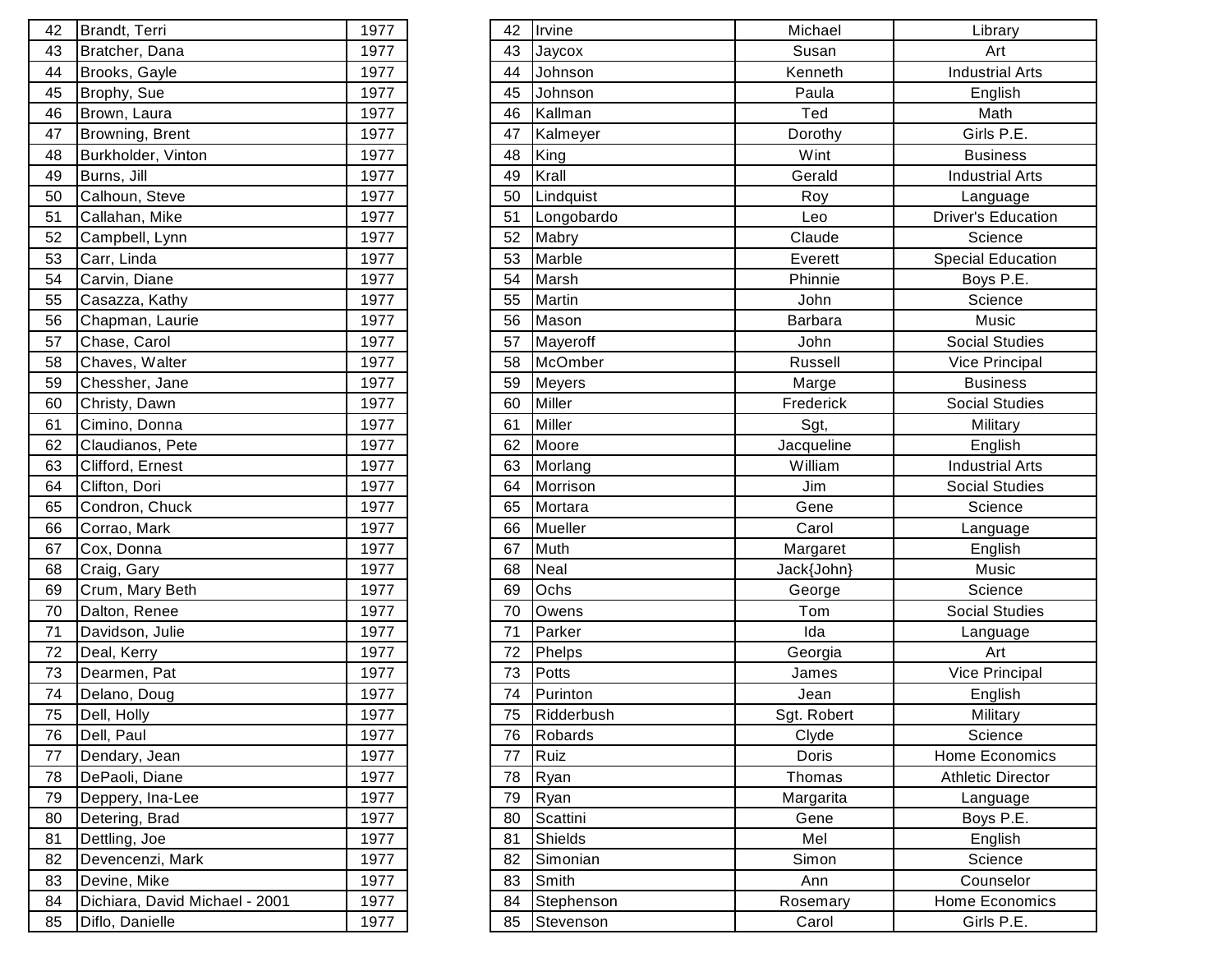| 86  | Diflo, Paul         | 1977 |
|-----|---------------------|------|
| 87  | Dillon, Susan       | 1977 |
| 88  | Dimmick, Mike       | 1977 |
| 89  | Doyle, Kris         | 1977 |
| 90  | Drakulich, Peggy    | 1977 |
| 91  | Duell, Harold       | 1977 |
| 92  | Duhon, Tanja        | 1977 |
| 93  | Durbin, Tamara      | 1977 |
| 94  | Dyer, Greg          | 1977 |
| 95  | Ecklund, Kathy      | 1977 |
| 96  | Edwards, Diane      | 1977 |
| 97  | Eisele, Bruce       | 1977 |
| 98  | Elcano, Jason       | 1977 |
| 99  | Ellsbury, Melodie   | 1977 |
| 100 | Elmore, Karen       | 1977 |
| 101 | Esposito, Kevin     | 1977 |
| 102 | Estep, Debbie       | 1977 |
| 103 | Etchemendy, Jonrie  | 1977 |
| 104 | Evans, Terri        | 1977 |
| 105 | Evatz, John         | 1977 |
| 106 | Eveatt, Jerry       | 1977 |
| 107 | Ewers, Lisa         | 1977 |
| 108 | Ewert, Dianne       | 1977 |
| 109 | Fairbanks, Lee      | 1977 |
| 110 | Falls, Janet        | 1977 |
| 111 | Fama, Lynne         | 1977 |
| 112 | Fells, Carla        | 1977 |
| 113 | Fenske, John        | 1977 |
| 114 | Ferro, Teri         | 1977 |
| 115 | Fitzgerald, Erin    | 1977 |
| 116 | Flint, Kenneth J.   | 1977 |
| 117 | Francovich, Mark    | 1977 |
| 118 | Franklin, Dale      | 1977 |
| 119 | Fransden, Scott     | 1977 |
| 120 | Fredianelli, Missy  | 1977 |
| 121 | Freshman. Joni      | 1977 |
| 122 | Fry, Gina           | 1977 |
| 123 | Fulkerson, John     | 1977 |
| 124 | Furchner, Lorraine  | 1977 |
| 125 | Gardner, Laurie     | 1977 |
| 126 | Garner, Neil        | 1977 |
| 127 | Gerbatz, Arleen     | 1977 |
| 128 | Gonsalves, Michelle | 1977 |
| 129 | Gossett, Ed         | 1977 |

| 86  | Diflo, Paul            | 1977 | 86  | Streng        | George   | <b>Social Studies</b> |
|-----|------------------------|------|-----|---------------|----------|-----------------------|
| 87  | Dillon, Susan          | 1977 | 87  | Strosnider    | Lana     | I.I.C.                |
| 88  | Dimmick, Mike          | 1977 | 88  | Sullivan      | Gary     | <b>Social Studies</b> |
| 89  | Doyle, Kris            | 1977 | 89  | Sullivan      | Mary     | English               |
| 90  | Drakulich, Peggy       | 1977 | 90  | Sullivan      | Charlene | English               |
| 91  | Duell, Harold          | 1977 | 91  | Swinden       | Ester    | Home Economics        |
| 92  | Duhon, Tanja           | 1977 | 92  | Taylor        | William  | Math                  |
| 93  | Durbin, Tamara         | 1977 | 93  | Tripp         | Carol    | English               |
| 94  | Dyer, Greg             | 1977 | 94  | Trout         | Lloyd    | <b>Social Studies</b> |
| 95  | Ecklund, Kathy         | 1977 | 95  | Turney        | Stephen  | Counselor             |
| 96  | Edwards, Diane         | 1977 | 96  | Walker        | Harry    | English               |
| 97  | Eisele, Bruce          | 1977 | 97  | Walsh         | Ruth     | English               |
| 98  | Elcano, Jason          | 1977 | 98  | Werry         | Florence | Counselor             |
| 99  | Ellsbury, Melodie      | 1977 | 99  | <b>Wilson</b> | Kathy    | English               |
| 100 | Elmore, Karen          | 1977 | 100 | Woodward      | George   | Math                  |
| 101 | Esposito, Kevin        | 1977 | 101 | Worthen       | William  | Science               |
|     | 102 Estep, Debbie      | 1977 |     | 102 Wright    | Leslie   | English               |
|     | 103 Etchemendy, Jonrie | 1977 |     | $103$ Wycoff  | Mary     | English               |
|     | 104 Evans, Terri       | 1977 |     | 104 Zucco     | Lewis    | <b>Business</b>       |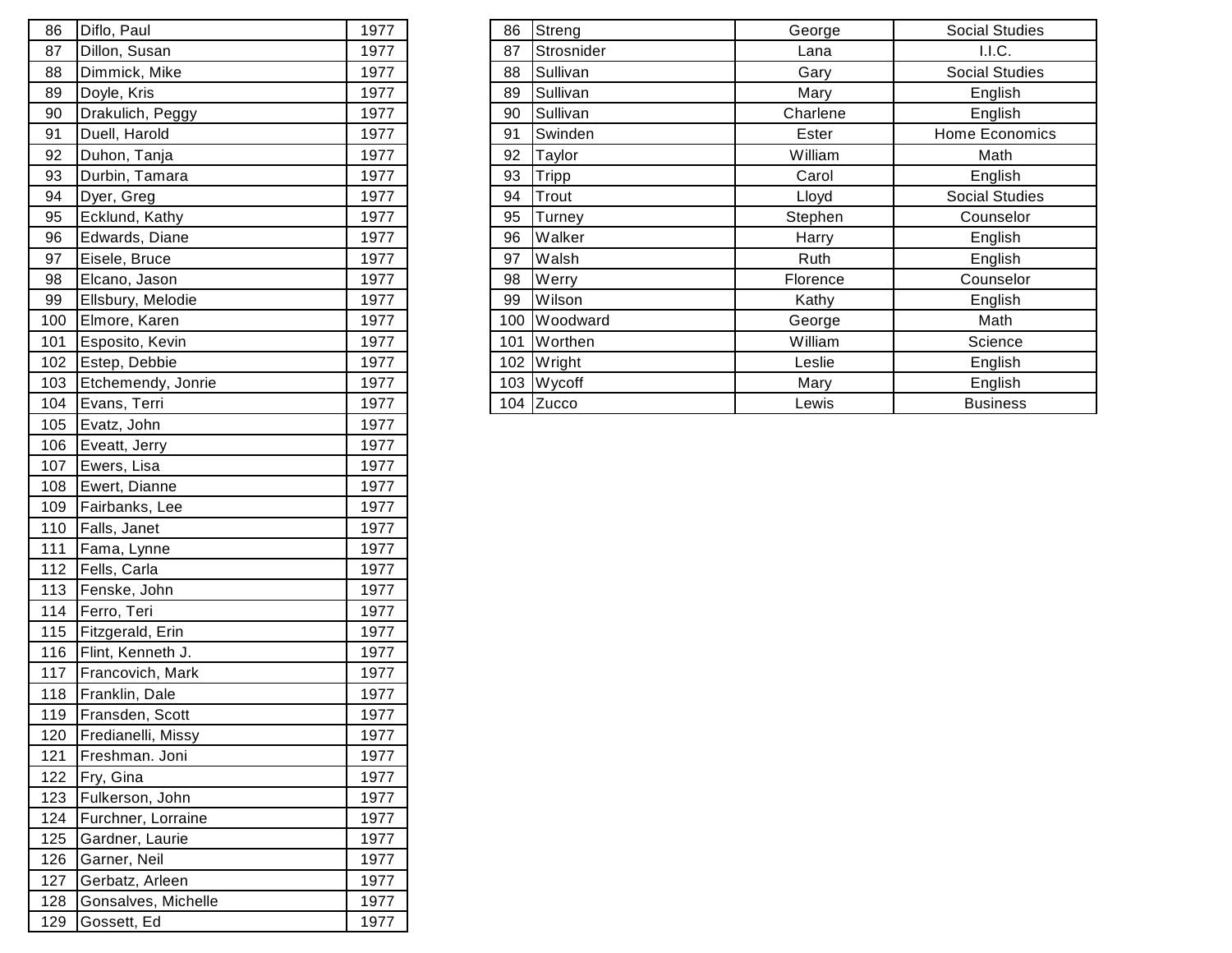| 130 | Gray, Allen           | 1977 |
|-----|-----------------------|------|
| 131 | Gregorio, Debbie      | 1977 |
| 132 | Grellman, Rob         | 1977 |
| 133 | Guisto, Jenny         | 1977 |
| 134 | Gump, Toianna         | 1977 |
| 135 | Haberman, Pam         | 1977 |
| 136 | Haddaway, Peter       | 1977 |
| 137 | Hadley, Anne          | 1977 |
| 138 | Hale, Ellen           | 1977 |
| 139 | Halliburton, Michelle | 1977 |
| 140 | Hand, Tammy           | 1977 |
| 141 | Hanford, Peggy        | 1977 |
| 142 | Hannifin, Bret        | 1977 |
| 143 | Harasymchuk, Linda    | 1977 |
| 144 | Hay, Scott            | 1977 |
| 145 | Hayes, Sonia          | 1977 |
| 146 | Heidrich, Heidi       | 1977 |
| 147 | Henderson, Jeff       | 1977 |
| 148 | Herrington, Mike      | 1977 |
| 149 | Hesselman, Kay Lynn   | 1977 |
| 150 | Hewitt, Lynn          | 1977 |
| 151 | Hill, Britt           | 1977 |
| 152 | Hill, Connie          | 1977 |
| 153 | Hilts, Jeri           | 1977 |
| 154 | Hoekstra, Laura       | 1977 |
| 155 | Hoffman, Bruce        | 1977 |
| 156 | Hoffman, Kim          | 1977 |
| 157 | Holderman, Jill       | 1977 |
| 158 | Holly, Karen          | 1977 |
| 159 | Holyfield, Nafine     | 1977 |
| 160 | Horvath, Violet       | 1977 |
| 161 | Hughes, Jeff          | 1977 |
| 162 | Hull, Kathy           | 1977 |
| 163 | Humes, Mark           | 1977 |
| 164 | Humphrey, Alan        | 1977 |
| 165 | Hunt, James           | 1977 |
| 166 | Hutchison, Matt       | 1977 |
| 167 | lacovelli, John       | 1977 |
| 168 | Inskip, Rick          | 1977 |
| 169 | Jack, Billy           | 1977 |
| 170 | Jack, Denise          | 1977 |
| 171 | Jackson, Jerry        | 1977 |
| 172 | James, Karen          | 1977 |
| 173 | Jameson, Gary         | 1977 |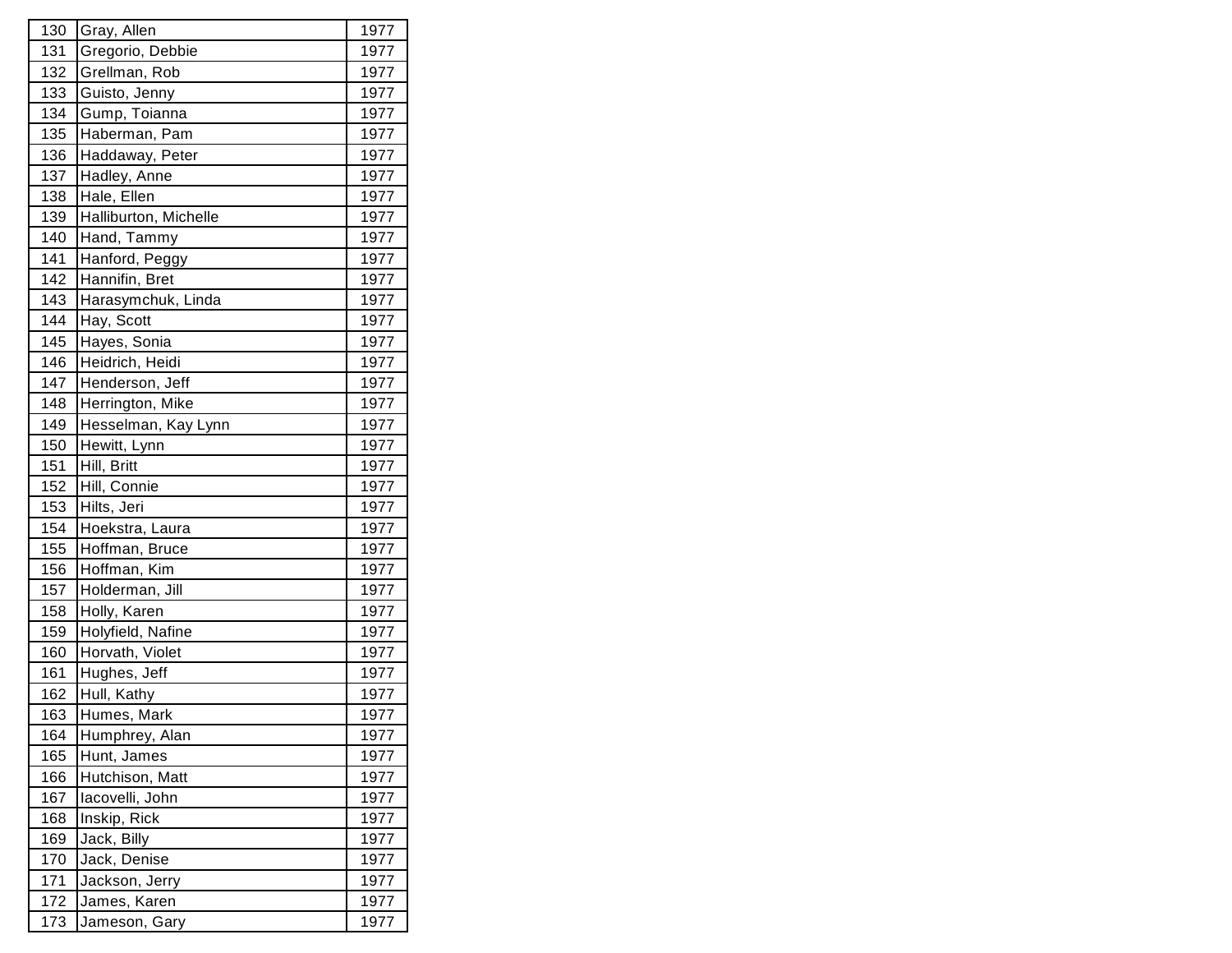| 174 | Jeffers, Linda    | 1977 |
|-----|-------------------|------|
| 175 | Johnson, Bill     | 1977 |
| 176 | Johnson, Debbie   | 1977 |
| 177 | Johnson, Kash     | 1977 |
| 178 | Johnson, Paul     | 1977 |
| 179 | Jones, Valerie    | 1977 |
| 180 | Kekke, Kris       | 1977 |
| 181 | Kelbch, Mike      | 1977 |
| 182 | Kelley, Chuck     | 1977 |
| 183 | Kelly, Lee Ann    | 1977 |
| 184 | Kemper, Nancy     | 1977 |
| 185 | Kemper, Nelson    | 1977 |
| 186 | Kerr, Kandee      | 1977 |
| 187 | Kite, Stephanie   | 1977 |
| 188 | Kittell, Katrine  | 1977 |
| 189 | Klaich, Mike      | 1977 |
| 190 | Klaich, Peggy     | 1977 |
| 191 | Klieforth, Robert | 1977 |
| 192 | Koehler, Jim      | 1977 |
| 193 | Krall, Sandra     | 1977 |
| 194 | Kramer, Becky     | 1977 |
| 195 | Kress, John       | 1977 |
| 196 | Kuchler, Karen    | 1977 |
| 197 | Kuzemchak, Darius | 1977 |
| 198 | Kuzemchak, David  | 1977 |
| 199 | Lannig, Bill      | 1977 |
| 200 | Laughton, James   | 1977 |
| 201 | Lawlor, Darren    | 1977 |
| 202 | Legorbura, Leo    | 1977 |
| 203 | Lesperance, Lisa  | 1977 |
| 204 | Lewis, Debbie     | 1977 |
| 205 | Lewis, Hardy      | 1977 |
| 206 | Lewis, Hosea      | 1977 |
| 207 | Lewis, Mark       | 1977 |
| 208 | Linch, Dan        | 1977 |
| 209 | Lindberg, Corey   | 1977 |
| 210 | Little, Linda     | 1977 |
| 211 | Logan, Randy      | 1977 |
| 212 | Lorenzo, Marilyn  | 1977 |
| 213 | Lowle, Robert     | 1977 |
| 214 | Luescher, Rose    | 1977 |
| 215 | Luis, Debbie      | 1977 |
| 216 | Lundgren, Lori    | 1977 |
| 217 | MacDonald, Kevin  | 1977 |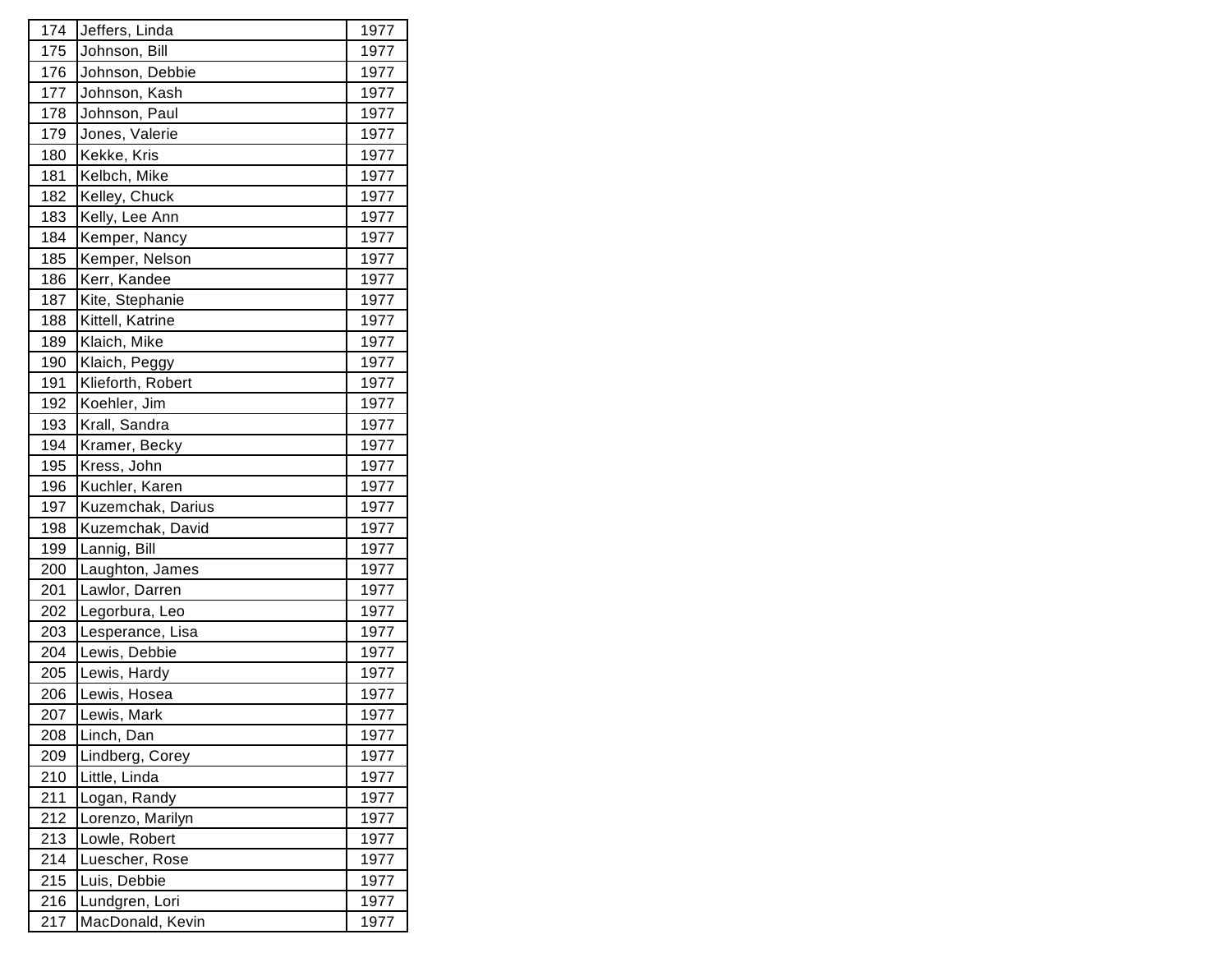| 218 | Malone, Maureen    | 1977 |
|-----|--------------------|------|
| 219 | Mansfield, Karen   | 1977 |
| 220 | Marshall, Amgus    | 1977 |
| 221 | Marshall, Melinda  | 1977 |
| 222 | Martin, Cynthia    | 1977 |
| 223 | Martin, Ronnie     | 1977 |
| 224 | Martin, Ted        | 1977 |
| 225 | Martineau, Richard | 1977 |
| 226 | Mathis, Dave       | 1977 |
| 227 | Matrinelli, Tammy  | 1977 |
| 228 | Matschke, Jeff     | 1977 |
| 229 | Mays, Robert       | 1977 |
| 230 | McAuliffe, Mike    | 1977 |
| 231 | McBride, Lisa      | 1977 |
| 232 | McCandless, Dave   | 1977 |
| 233 | McDuffie, Mark     | 1977 |
| 234 | McGirk, Mark       | 1977 |
| 235 | McKenney, Graham   | 1977 |
| 236 | McQuillan, David   | 1977 |
| 237 | Mcreynolds, David  | 1977 |
| 238 | McReynolds, Rocco  | 1977 |
| 239 | Medina, Rowena     | 1977 |
| 240 | Mentaberry, Kitty  | 1977 |
| 241 | Merky, Beth        | 1977 |
| 242 | Merrel, Brian      | 1977 |
| 243 | Merrill, Dave      | 1977 |
| 244 | Merryman, David    | 1977 |
| 245 | Michel, Beatrice   | 1977 |
| 246 | Miller, Mike       | 1977 |
| 247 | Miller, Randy      | 1977 |
| 248 | Miller, Stephanie  | 1977 |
| 249 | Miller, Wade       | 1977 |
| 250 | Mills, Ken         | 1977 |
| 251 | Miner, Theresa     | 1977 |
| 252 | Modawell, Mark     | 1977 |
| 253 | Moody, Mitch       | 1977 |
| 254 | Moore, Cindy       | 1977 |
| 255 | Moore, Missy       | 1977 |
| 256 | Moore, Richard     | 1977 |
| 257 | Morgan, Russ       | 1977 |
| 258 | Morgan, Shawn      | 1977 |
| 259 | Morgan. Karen      | 1977 |
| 260 | Morris, Kathy      | 1977 |
| 261 | Morrison, Jeff     | 1977 |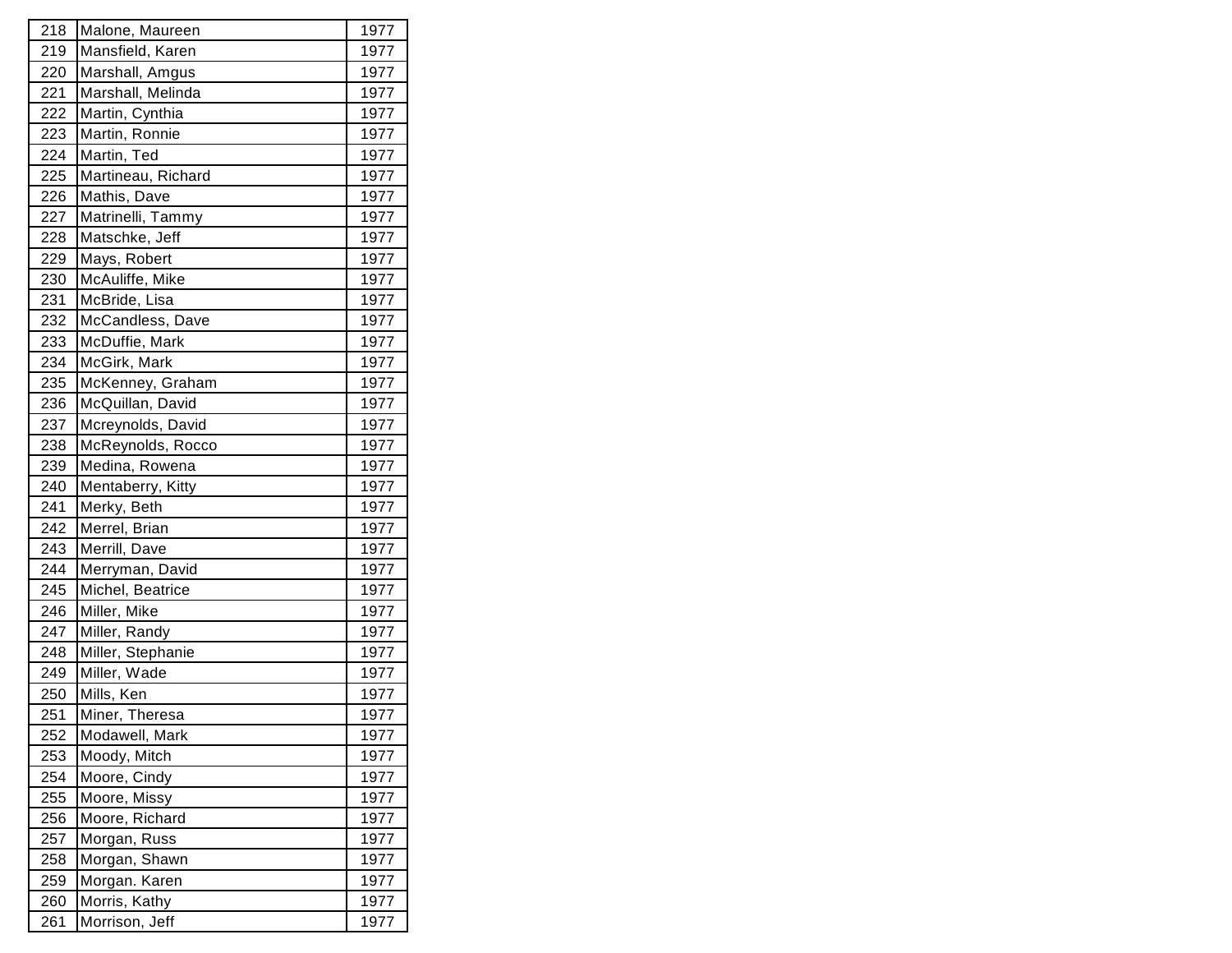| 262 | Moss, Ree            | 1977 |
|-----|----------------------|------|
| 263 | Mulholland, Jeanette | 1977 |
| 264 | Murphy, Tim          | 1977 |
| 265 | Myhre, Tanya         | 1977 |
| 266 | Naumann, John        | 1977 |
| 267 | Neuenswander, Kelly  | 1977 |
| 268 | Newman, Debbie       | 1977 |
| 269 | Newman, John         | 1977 |
| 270 | Newton, Lance        | 1977 |
| 271 | Nielson, Gloria      | 1977 |
| 272 | Nitschke, Craig      | 1977 |
| 273 | Nitz, Cindy          | 1977 |
| 274 | Norman, Doug         | 1977 |
| 275 | Norris, Jenny        | 1977 |
| 276 | Oar, Tammie          | 1977 |
| 277 | O'Brien, Hillary     | 1977 |
| 278 | Orchard, Mark        | 1977 |
| 279 | Pair, Cheryl         | 1977 |
| 280 | Paiva, Dave          | 1977 |
| 281 | Palmer, Cory         | 1977 |
| 282 | Palmer, Kim          | 1977 |
| 283 | Palmer, Matt         | 1977 |
| 284 | Pastrell, Katy       | 1977 |
| 285 | Penn, Eigene         | 1977 |
| 286 | Pennola, Anella      | 1977 |
| 287 | Peters, Linda        | 1977 |
| 288 | Petersen, Tim        | 1977 |
| 289 | Pittelkow, Donna     | 1977 |
| 290 | Plater, Joe          | 1977 |
| 291 | Polikalas, Tom       | 1977 |
| 292 | Powell, Jay          | 1977 |
| 293 | Presse, Scott        | 1977 |
| 294 | Price, Vicki         | 1977 |
| 295 | Quiggle, Chad        | 1977 |
| 296 | Rabjohn, Danae       | 1977 |
| 297 | Ralston, Lynn        | 1977 |
| 298 | Reichman, Jeff       | 1977 |
| 299 | Reinhardt, Joe       | 1977 |
| 300 | Renshaw, Lynn        | 1977 |
| 301 | Richards, Eric       | 1977 |
| 302 | Robinson, Avis       | 1977 |
| 303 | Robinson, Chris 1    | 1977 |
| 304 | Robinson, Chris 2    | 1977 |
| 305 | Robison, Kevin       | 1977 |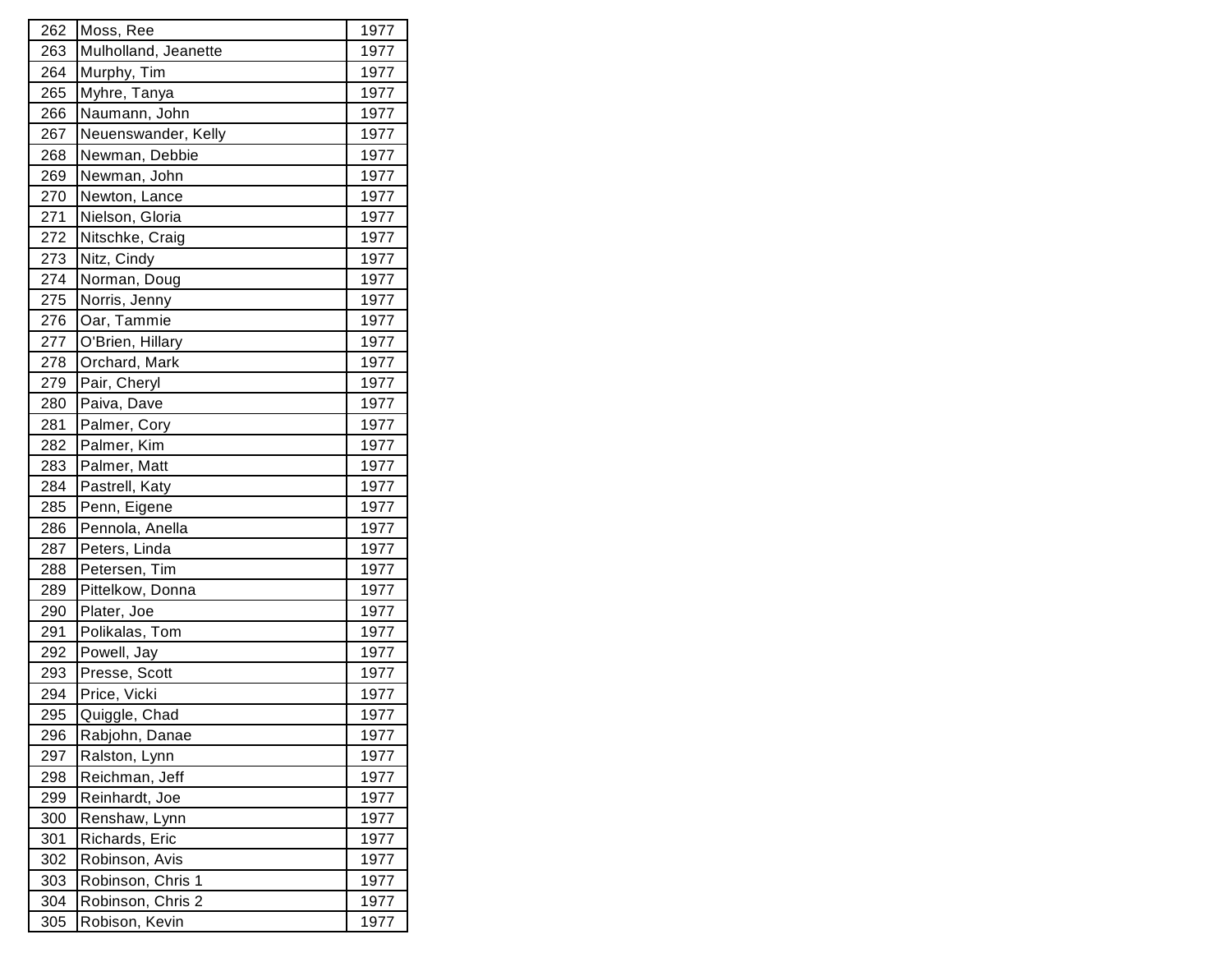| 306 | Robison, Paul      | 1977 |
|-----|--------------------|------|
| 307 | Rose, Ron          | 1977 |
| 308 | Rose, Steve        | 1977 |
| 309 | Ross, Pete         | 1977 |
| 310 | Rowles, Susan      | 1977 |
| 311 | Rucker, Susie      | 1977 |
| 312 | Sabini, Tom        | 1977 |
| 313 | Sande, Craig       | 1977 |
| 314 | Sandefer, Carl     | 1977 |
| 315 | Sanders, Diana     | 1977 |
| 316 | Sauer, Charles     | 1977 |
| 317 | Saulnier, Randy    | 1977 |
| 318 | Savini, Kim        | 1977 |
| 319 | Schoen, Debbie     | 1977 |
| 320 | Schopper, Lorrie   | 1977 |
| 321 | Semenza, Lynn      | 1977 |
| 322 | Shepley, Dale      | 1977 |
| 323 | Shetler, Linda     | 1977 |
| 324 | Silva, Mike        | 1977 |
| 325 | Slayton, Jim       | 1977 |
| 326 | Sloan, Michelle    | 1977 |
| 327 | Smith, Allen       | 1977 |
| 328 | Smith, Debbie      | 1977 |
| 329 | Smith, Derek       | 1977 |
| 330 | Smith, Gail        | 1977 |
| 331 | Smith, Jim         | 1977 |
| 332 | Smith, Mike        | 1977 |
| 333 | Smith, Noel        | 1977 |
| 334 | Smith, Sean        | 1977 |
| 335 | Solem, Kelle       | 1977 |
| 336 | Somps, Chris       | 1977 |
| 337 | Spahr, John        | 1977 |
| 338 | Spitzer, Dave      | 1977 |
| 339 | Squire, Mary       | 1977 |
| 340 | Staaleson, Darrel  | 1977 |
| 341 | Starr, Bill        | 1977 |
| 342 | Starr, Michelle    | 1977 |
| 343 | Stephans, Kathleen | 1977 |
| 344 | Stillwagon, Brant  | 1977 |
| 345 | Stone, Diane       | 1977 |
| 346 | Strayer, Scott     | 1977 |
| 347 | Stubbs, Ken        | 1977 |
| 348 | Sudduth, Billy     | 1977 |
| 349 | Svengard, Lori     | 1977 |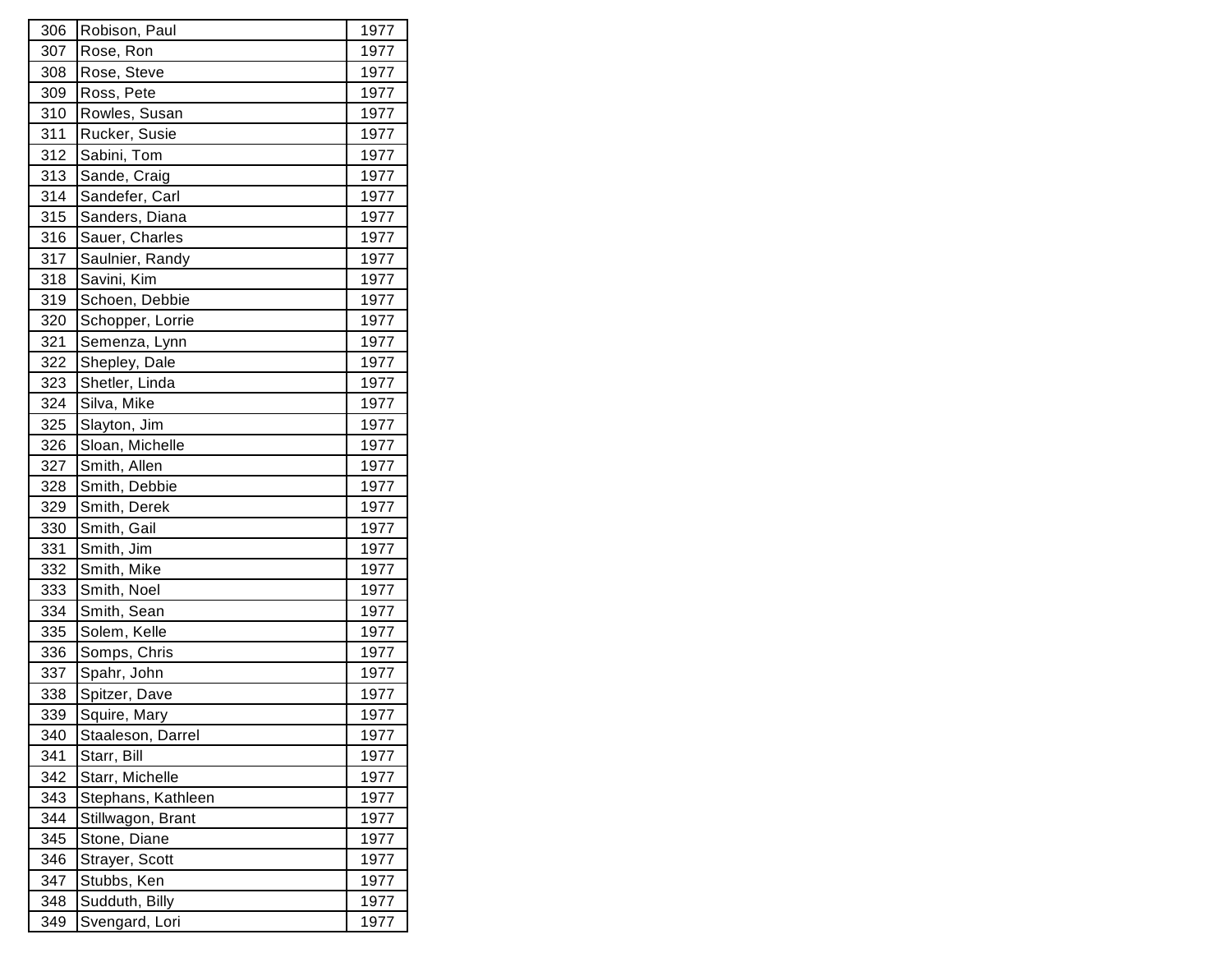| 350 | Sylvester, Susan      | 1977 |
|-----|-----------------------|------|
| 351 | Taylor, Diana         | 1977 |
| 352 | Telnaes, Raplh        | 1977 |
| 353 | Thaxton, Les          | 1977 |
| 354 | Thomas, Belinda       | 1977 |
| 355 | Thomas, Cecil         | 1977 |
| 356 | Thomas, Michele       | 1977 |
| 357 | Thomason, Valerie     | 1977 |
| 358 | Titus, Casey          | 1977 |
| 359 | Tone, Missy           | 1977 |
| 360 | Torst, Mark           | 1977 |
| 361 | Tovey, Tammy          | 1977 |
| 362 | Tucker, Tere          | 1977 |
| 363 | Turner, Tom           | 1977 |
| 364 | Vallandingham, Pam    | 1977 |
| 365 | Van Epps, Lee         | 1977 |
| 366 | Verness, Michael      | 1977 |
| 367 | Verness, Toni         | 1977 |
| 368 | Verney, Ken           | 1977 |
| 369 | Verrinder, Eric       | 1977 |
| 370 | Wagner, Allyson       | 1977 |
| 371 | Wait, Lynn            | 1977 |
| 372 | Walker, Jim           | 1977 |
| 373 | Walker, Myneer        | 1977 |
| 374 | Waltz, Holly          | 1977 |
| 375 | Warner, Jim           | 1977 |
| 376 | Warren, Michael       | 1977 |
| 377 | Watkins, Jeff Dean    | 1977 |
| 378 | Webster, Phil         | 1977 |
| 379 | Wedger, Deborah       | 1977 |
| 380 | Wells, Tammy          | 1977 |
| 381 | Welty, Teressa        | 1977 |
| 382 | Wessel, Jeff          | 1977 |
| 383 | Western, Allison      | 1977 |
| 384 | Williams, Cynthia     | 1977 |
| 385 | Williams, Valerie     | 1977 |
| 386 | Winkel, Robert        | 1977 |
| 387 | Winters, Bart         | 1977 |
| 388 | Winters, Kim          | 1977 |
| 389 | Wood, Nicki           | 1977 |
| 390 | Woodman, Kim          | 1977 |
| 391 | Wu, Lorraine          | 1977 |
| 392 | Yaste, Robert Charles | 1977 |
| 393 | Yeary, David          | 1977 |